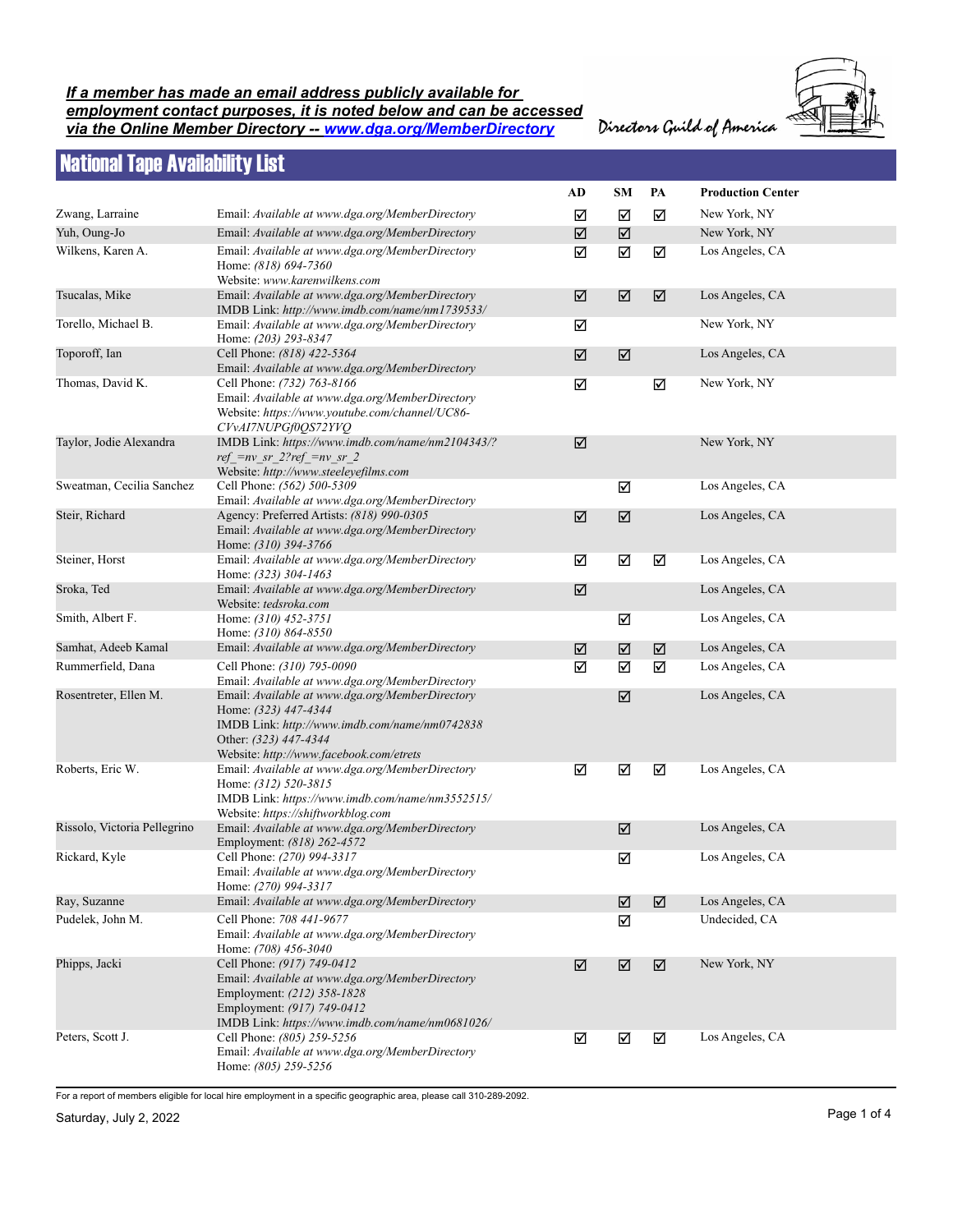|                        |                                                                                                                                                                                                                               | AD | <b>SM</b> | PA | <b>Production Center</b> |
|------------------------|-------------------------------------------------------------------------------------------------------------------------------------------------------------------------------------------------------------------------------|----|-----------|----|--------------------------|
| Peratsakis, Dean       | Email: Available at www.dga.org/MemberDirectory                                                                                                                                                                               | ☑  | ☑         | ☑  | Los Angeles, CA          |
| Pena, Alfonso          | Cell Phone: (917) 806-8950<br>Email: Available at www.dga.org/MemberDirectory<br>Home: (917) 806-8950                                                                                                                         | ☑  | ☑         |    | New York, NY             |
| Pelleck, Robin         | Email: Available at www.dga.org/MemberDirectory<br>IMDB Link: https://www.imdb.com/name/nm2359579/?<br>$ref =fn$ al nm 1<br>Website: https://robinpelleck.com                                                                 | ☑  | ☑         |    | Los Angeles, CA          |
| Payton, Joseph H.      | Email: Available at www.dga.org/MemberDirectory<br>Home: (213) 952-4359                                                                                                                                                       | ☑  | ☑         | ☑  | Los Angeles, CA          |
| Payne, Andrew F.H.     | Email: Available at www.dga.org/MemberDirectory                                                                                                                                                                               | ☑  |           |    | New York, NY             |
| Orenge, Jordan         | Cell Phone: (818) 441-2570<br>Email: Available at www.dga.org/MemberDirectory<br>IMDB Link: http://www.imdb.com/name/nm7608922/?<br>$ref =fn$ al nm 1                                                                         | ☑  | ☑         | ☑  | Los Angeles, CA          |
| Oller, Tammy           | Email: Available at www.dga.org/MemberDirectory<br>Home: (818) 266-9883                                                                                                                                                       | ☑  | ☑         | ☑  | Los Angeles, CA          |
| O'Connell, John M.     | Email: Available at www.dga.org/MemberDirectory<br>Home: (201) 410-0118<br>Home: (201) 567-6279                                                                                                                               | ☑  | ☑         |    | New York, NY             |
| Naqvi, Ali             | Email: Available at www.dga.org/MemberDirectory<br>IMDB Link: https://pro.imdb.com/name/nm1663144/<br>Website: https://naqturnal.com                                                                                          | ☑  |           | ☑  | Los Angeles, CA          |
| Murphy, Nate           | Email: Available at www.dga.org/MemberDirectory<br>Home: (818) 400-5958                                                                                                                                                       |    | ☑         |    | Los Angeles, CA          |
| Murphy, George H.      | Home: (703) 867-1934<br>Personal Business: (703) 478-6867                                                                                                                                                                     | ☑  | ☑         | ☑  | New York, NY             |
| Moutran, Greg          | Email: Available at www.dga.org/MemberDirectory<br>IMDB Link: http://www.imdb.com/name/nm1866770/<br>Website: https://www.linkedin.com/profile/public-profile-settings?<br>trk=prof-edit-edit-public profile                  | ☑  | ☑         |    | Los Angeles, CA          |
| Melick, John T.        | Email: Available at www.dga.org/MemberDirectory<br>Home: (818) 634-2147<br>Home: (818) 894-9517<br>IMDB Link: http://www.imdb.com/name/nm0577725/?<br>$ref = nv sr 1$                                                         | ☑  | ☑         |    | Los Angeles, CA          |
| Mattson, Cindy Sanchez | Email: Available at www.dga.org/MemberDirectory<br>Home: (310) 920-9510                                                                                                                                                       | ☑  | ☑         |    | Los Angeles, CA          |
| Matalon, Adam          | Email: Available at www.dga.org/MemberDirectory<br>Home: (310) 424-5951<br>Home: (310) 701-1173<br>IMDB Link: http://www.imdb.com/name/nm0558058/<br>Personal Business: (310) 424-5951<br>Website: http://www.adammatalon.com |    | ☑         |    | Los Angeles, CA          |
| Masi, Daniel           | Email: Available at www.dga.org/MemberDirectory                                                                                                                                                                               | ☑  |           |    | Los Angeles, CA          |
| Markowitz, Jeffrey M.  | Email: Available at www.dga.org/MemberDirectory<br>Home: (212) 662-7303                                                                                                                                                       |    | ☑         |    | New York, NY             |
| Mandel, Fred           | Cell Phone: (818) 437-3048<br>Email: Available at www.dga.org/MemberDirectory<br>Home: (818) 437-3048                                                                                                                         |    | ☑         |    | Los Angeles, CA          |
| Malone, Michael H.     | Email: Available at www.dga.org/MemberDirectory<br>Home: (213) 842-1066                                                                                                                                                       |    | ☑         |    | Los Angeles, CA          |
| Malik, Ariana          | Cell Phone: (646) 207-4135<br>Email: Available at www.dga.org/MemberDirectory<br>IMDB Link: https://www.imdb.com/name/nm2452594/?<br>$ref =fn$ al nm 1                                                                        | ☑  |           |    | Los Angeles, CA          |
| Lupo, Nathan           | Cell Phone: (916) 251-6227<br>Email: Available at www.dga.org/MemberDirectory<br>IMDB Link: https://www.imdb.com/name/nm4909818/                                                                                              | ☑  | ☑         |    | Los Angeles, CA          |
| Lilling, Dave          | Email: Available at www.dga.org/MemberDirectory<br>Website: http://www.mtitv.com                                                                                                                                              | ☑  | ☑         |    | New York, NY             |
| Lew-Goucher, Mary G.   | Email: Available at www.dga.org/MemberDirectory<br>Home: (646) 872-5529                                                                                                                                                       | ☑  |           | ☑  | New York, NY             |

For a report of members eligible for local hire employment in a specific geographic area, please call 310-289-2092.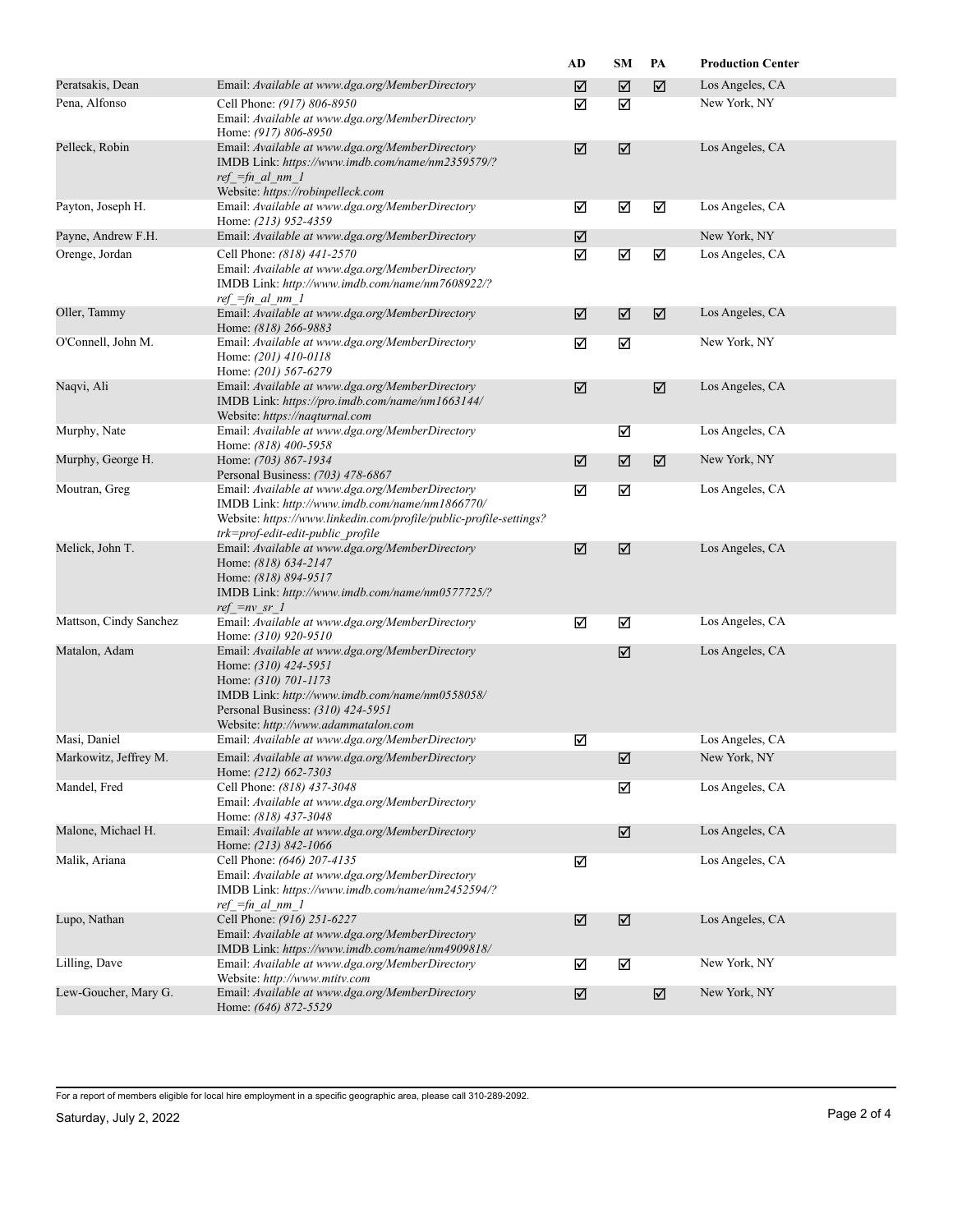|                             |                                                                                                                                                                                                           | AD | <b>SM</b> | PA | <b>Production Center</b> |
|-----------------------------|-----------------------------------------------------------------------------------------------------------------------------------------------------------------------------------------------------------|----|-----------|----|--------------------------|
| Lasser, Liza                | Cell Phone: (415) 412-9774<br>Email: Available at www.dga.org/MemberDirectory<br>Home: (415) 412-9774<br>IMDB Link: http://www.imdb.com/name/nm7831393/<br>Website: http://www.linkedin.com/in/lizalasser | ☑  | ☑         | ☑  | New York, NY             |
| Kirsner, Andrew             | Cell Phone: (310) 927-4000<br>Email: Available at www.dga.org/MemberDirectory<br>IMDB Link: http://www.imdb.com/name/nm2212203/                                                                           | ☑  |           |    | Los Angeles, CA          |
| Kaye, Jean M.               | Email: Available at www.dga.org/MemberDirectory<br>Home: (310) 990-0700                                                                                                                                   | ☑  | ☑         |    | Los Angeles, CA          |
| Jutras, Hilarie             | Cell Phone: (781) 570-6609<br>Email: Available at www.dga.org/MemberDirectory<br>Home: (781) 570-6609<br>IMDB Link: http://www.imdb.com/name/nm0433271/?<br>licb=0.49681286164559424                      | ☑  | ☑         | ☑  | Los Angeles, CA          |
| Jelloe, Brendan             | Cell Phone: 1-(857) 544-6230<br>Email: Available at www.dga.org/MemberDirectory<br>Home: (857) 544-6230<br>Personal Business: (857) 544-6230                                                              | ☑  | ☑         | ☑  | New York, NY             |
| Iskiwitch, Susan            | Email: Available at www.dga.org/MemberDirectory<br>IMDB Link: https://www.imdb.com/name/nm3996325                                                                                                         |    | ☑         |    | Los Angeles, CA          |
| Isabeau, Jean-Valery "John" | Cell Phone: (323) 356-8944<br>Email: Available at www.dga.org/MemberDirectory<br>Home: (323) 356-8944<br>Home: (702) 501-1871<br>IMDB Link: http://www.imdb.com/name/nm0410603/                           | ☑  | ☑         |    | Los Angeles, CA          |
| Holmes, Rayniece            | Email: Available at www.dga.org/MemberDirectory<br>Home: (914) 826-5836<br>IMDB Link: https://www.imdb.com/name/nm1454697/?<br>$ref = nv sr 1$                                                            |    | ☑         |    | Los Angeles, CA          |
| Hailey Daniels, Alicia      | Email: Available at www.dga.org/MemberDirectory<br>Home: (818) 276-6647<br>Home: (860) 987-9806<br>IMDB Link: http://www.imdb.com/name/nm2485029/?<br>$ref =fn$ al nm 1<br>Phone: 860.987.9806            |    | ☑         |    | Los Angeles, CA          |
| Gupta, Amit                 |                                                                                                                                                                                                           | ☑  |           |    | Los Angeles, CA          |
| Giordano, Roseanna          |                                                                                                                                                                                                           | ☑  | ☑         | ☑  | Los Angeles, CA          |
| Gilmore, Rhoda S            | Cell Phone: (347) 992-8568<br>Email: Available at www.dga.org/MemberDirectory<br>IMDB Link: https://m.imdb.com/name/nm3760839/?<br>$ref = m$ nmfm nm<br>Website: http://rhoda.com                         |    | ☑         |    | Los Angeles, CA          |
| Gilmer, Ron G.              |                                                                                                                                                                                                           | ☑  |           |    | New York, NY             |
| Gillette, Tanya             | Cell Phone: (646) 234-8545<br>Email: Available at www.dga.org/MemberDirectory<br>IMDB Link: https://pro.imdb.com/name/nm7341987?s=52b2e787-<br>4451-6036-ada2-b6c83dfc96e4                                |    | ☑         |    | Los Angeles, CA          |
| Gibson, Maureen R.          | Email: Available at www.dga.org/MemberDirectory<br>Home: (818) 381-7810<br>Website: http://www.maureengibson.com                                                                                          |    | ☑         | ☑  | Los Angeles, CA          |
| Frank, Jill                 | Cell Phone: (310) 980-4410<br>Email: Available at www.dga.org/MemberDirectory<br>Home: (310) 398-3105<br>Home: (310) 980-4410                                                                             |    | ☑         |    | Los Angeles, CA          |
| Fong, Brian T.              | Email: Available at www.dga.org/MemberDirectory<br>Other: (818) 995-6441                                                                                                                                  |    | ☑         |    | Los Angeles, CA          |
| Fisher, Ronni               | Cell Phone: (310) 344-7649<br>Email: Available at www.dga.org/MemberDirectory<br>Home: (310) 822-3773                                                                                                     |    | ☑         |    | Los Angeles, CA          |
| Fiore, Nick                 | Cell Phone: (720) 234-4084<br>Email: Available at www.dga.org/MemberDirectory                                                                                                                             |    | ☑         |    | Los Angeles, CA          |
| Falvey, Francis X.          | Email: Available at www.dga.org/MemberDirectory<br>Home: (407) 870-0108<br>Home: (407) 973-2168                                                                                                           | ☑  | ☑         |    | Los Angeles, CA          |

For a report of members eligible for local hire employment in a specific geographic area, please call 310-289-2092.